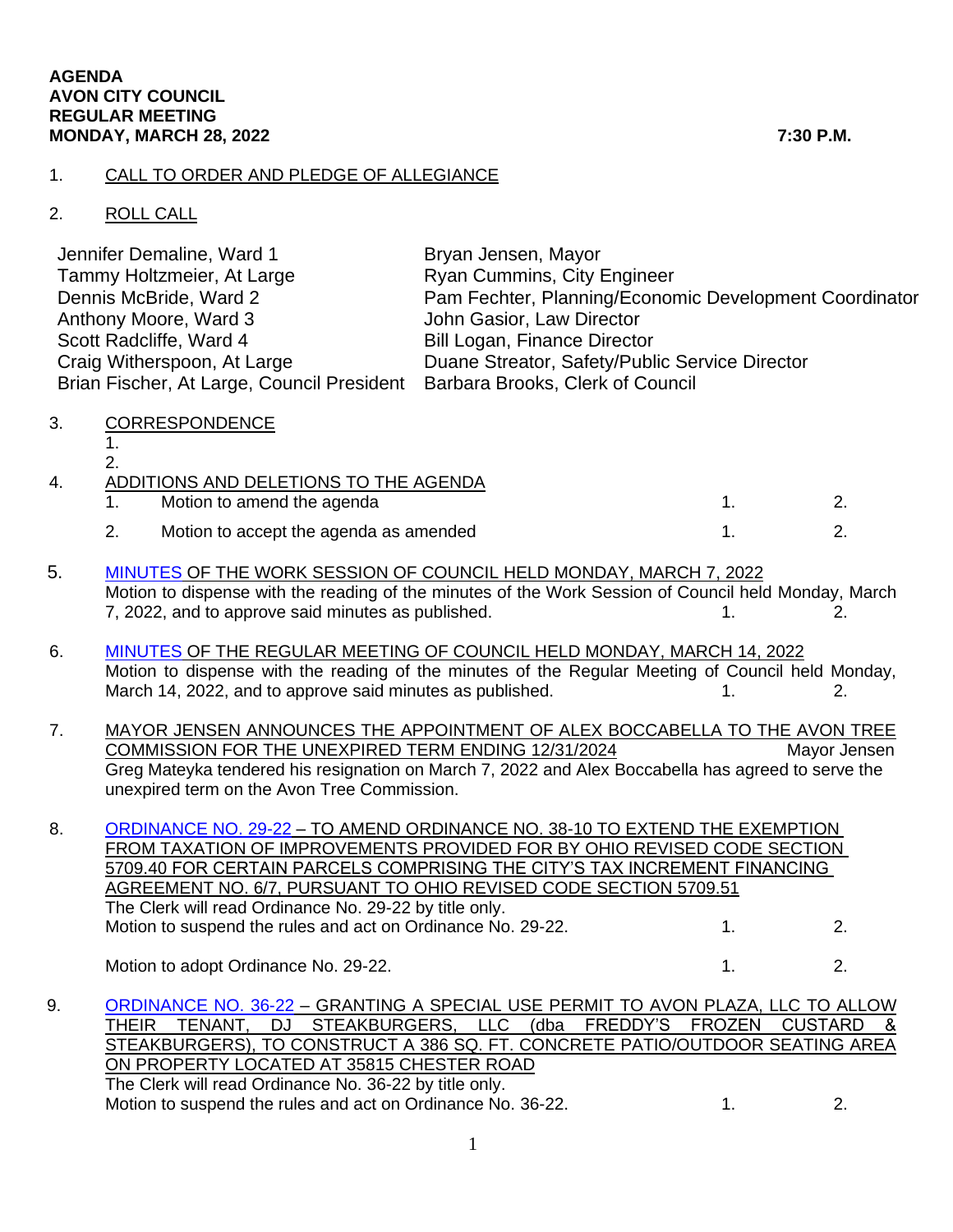Motion to adopt Ordinance No. 36-22. 1. 2.

| 10. | ORDINANCE NO. 37-22 - GRANTING A SPECIAL USE PERMIT TO BENCHMARK AVON, LLC                                                                                  |    |    |
|-----|-------------------------------------------------------------------------------------------------------------------------------------------------------------|----|----|
|     | TO ALLOW THEIR TENANT, CITY BARBEQUE, LLC TO CONSTRUCT A 598 SQ. FT. CONCRETE                                                                               |    |    |
|     | PATIO/OUTDOOR SEATING AREA ON PROPERTY LOCATED AT 35495 CHESTER ROAD                                                                                        |    |    |
|     | The Clerk will read Ordinance No. 37-22 by title only.                                                                                                      |    |    |
|     | Motion to suspend the rules and act on Ordinance No. 37-22.                                                                                                 | 1. | 2. |
|     |                                                                                                                                                             |    |    |
|     | Motion to adopt Ordinance No. 37-22.                                                                                                                        | 1. | 2. |
| 11. | ORDINANCE NO. 38-22 - TO AMEND THE SPECIAL USE PERMIT GRANTED TO THE AVON LOCAL                                                                             |    |    |
|     | SCHOOL DISTRICT TO ALLOW FOR THE CONSTRUCTION OF THREE (3) ADDITIONAL TENNIS                                                                                |    |    |
|     | COURTS, THREE (3) NEW PICKLE BALL COURTS AND LIGHTING LOCATED ON THE AVON HIGH                                                                              |    |    |
|     | SCHOOL CAMPUS AT 37545 DETROIT ROAD                                                                                                                         |    |    |
|     | The Clerk will read Ordinance No. 38-22 by title only.                                                                                                      |    |    |
|     | Motion to suspend the rules and act on Ordinance No. 38-22.                                                                                                 | 1. | 2. |
|     |                                                                                                                                                             |    |    |
|     | Motion to adopt Ordinance No. 38-22.                                                                                                                        | 1. | 2. |
|     |                                                                                                                                                             |    |    |
| 12. | ORDINANCE NO. 39-22 - GRANTING A SPECIAL USE PERMIT TO FIRST INTERSTATE<br>PROPERTIES, LTD TO ALLOW THEIR TENANT, HAVONP, LLC (dba MEZQUITE) TO CONSTRUCT A |    |    |
|     | 764 SQ. FT. CONCRETE PATIO/OUTDOOR SEATING AREA ON PROPERTY LOCATED AT 35846                                                                                |    |    |
|     | <b>DETROIT ROAD</b>                                                                                                                                         |    |    |
|     | The Clerk will read Ordinance No. 39-22 by title only.                                                                                                      |    |    |
|     | Motion to suspend the rules and act on Ordinance No. 39-22.                                                                                                 | 1. | 2. |
|     |                                                                                                                                                             |    |    |
|     | Motion to adopt Ordinance No. 39-22.                                                                                                                        | 1. | 2. |
|     |                                                                                                                                                             |    |    |
| 13. | ORDINANCE NO. 40-22 - AUTHORIZING THE CREATION OF THE ONEOHIO OPIOID SETTLEMENT                                                                             |    |    |
|     | <b>FUND NO. 288</b>                                                                                                                                         |    |    |
|     | The Clerk will read Ordinance No. 40-22 by title only.                                                                                                      |    |    |
|     | Motion to suspend the rules and act on Ordinance No. 40-22.                                                                                                 | 1. | 2. |
|     | Motion to adopt Ordinance No. 40-22.                                                                                                                        | 1. | 2. |
|     |                                                                                                                                                             |    |    |
| 14. | ORDINANCE NO. 41-22 - REAPPROPRIATIONS                                                                                                                      |    |    |
|     | The Clerk will read Ordinance No. 41-22 by title only.                                                                                                      |    |    |
|     | Motion to suspend the rules and act on Ordinance No. 41-22.                                                                                                 | 1. | 2. |
|     |                                                                                                                                                             |    |    |
|     | Motion to adopt Ordinance No. 41-22.                                                                                                                        | 1. | 2. |
| 15  | ORDINANCE NO 42-22 - TO AMEND ORDINANCE NO 413-68 PASSED JANUARY 15 1969                                                                                    |    |    |

15. [ORDINANCE NO. 42-22](https://www.cityofavon.com/DocumentCenter/View/7699/Ordinance-No-42-22---Rezoning---Concord-Village---Final) - TO AMEND ORDINANCE NO. 413-68, PASSED JANUARY 15, 1969 COMMONLY KNOWN AS THE ZONING ORDINANCE OF THE CITY OF AVON, OHIO, AS AMENDED, REZONING A PORTION OF LAND (7.89 ACRE PARCEL) LOCATED ON THE NORTH SIDE OF CHESTER ROAD, PERMANENT PARCEL NO. 10-04-00-009-000-181 FROM M-1 GENERAL INDUSTRIAL DISTRICT TO R-3 MULTI-FAMILY RESIDENTIAL DISTRICT AND SUBJECT TO THE TERMS OF THE PARTIES DEVELOPMENT AGREEMENT The Clerk will read Ordinance No. 42-22 by title only. The Chair declares this to be the first of three readings of Ordinance No. 42-22.

A Public Hearing will be held on Monday, April 25, 2022, at 7:25 p.m.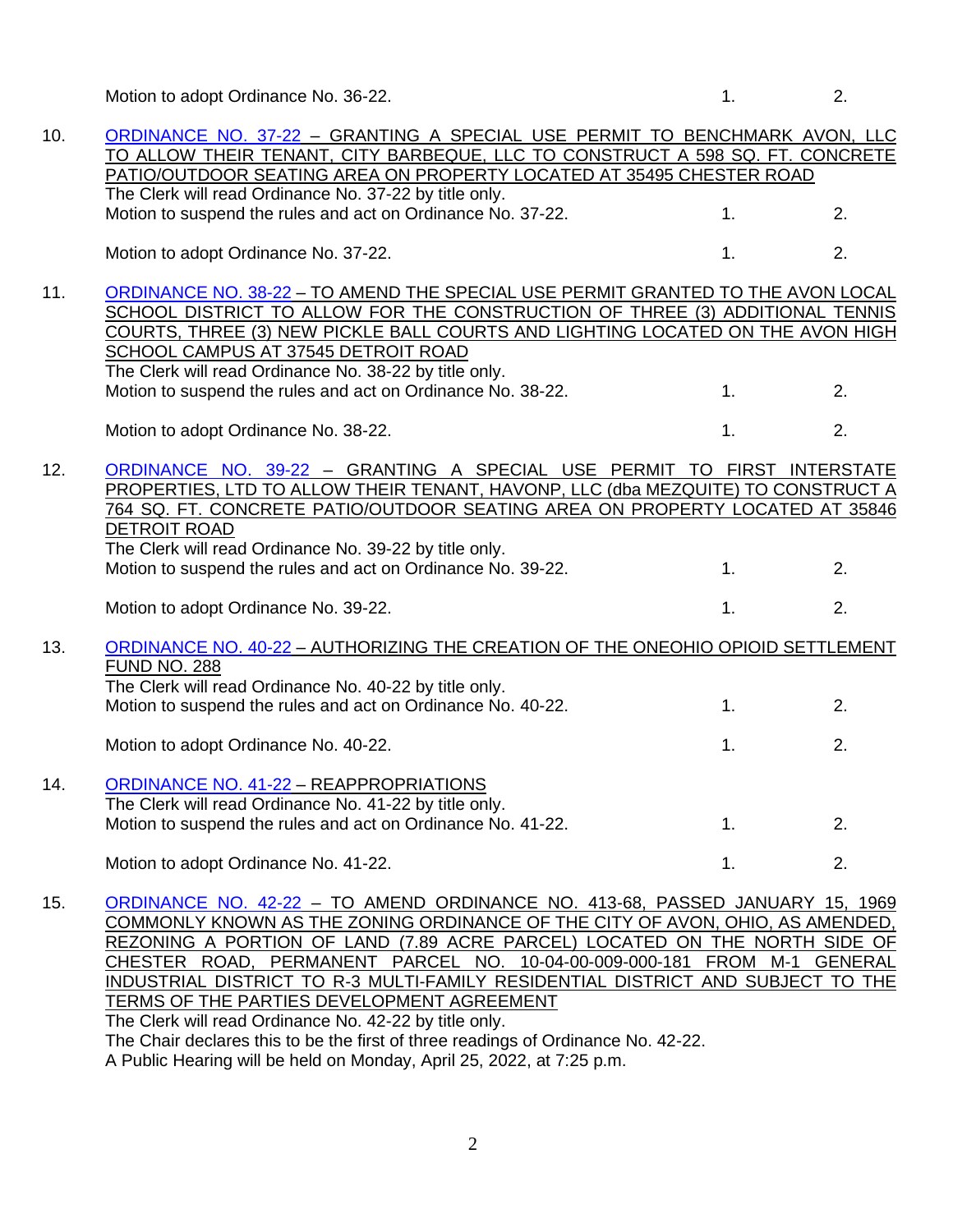| <b>CITY OF AVON</b><br>The Clerk will read Ordinance No. 43-22 by title only.<br>Motion to suspend the rules and act on Ordinance No. 43-22. | 1.                                                             | 2.                                                                                                                                                                                                                                                                                                                                                                                                                                                                                                                                                                                                                                       |
|----------------------------------------------------------------------------------------------------------------------------------------------|----------------------------------------------------------------|------------------------------------------------------------------------------------------------------------------------------------------------------------------------------------------------------------------------------------------------------------------------------------------------------------------------------------------------------------------------------------------------------------------------------------------------------------------------------------------------------------------------------------------------------------------------------------------------------------------------------------------|
| Motion to adopt Ordinance No. 43-22.                                                                                                         | 1.                                                             | 2.                                                                                                                                                                                                                                                                                                                                                                                                                                                                                                                                                                                                                                       |
| CONTRACT FOR ROAD SALT<br>The Clerk will read Resolution No. R-14-22 by title only.                                                          |                                                                |                                                                                                                                                                                                                                                                                                                                                                                                                                                                                                                                                                                                                                          |
|                                                                                                                                              | 1 <sub>1</sub>                                                 | 2.                                                                                                                                                                                                                                                                                                                                                                                                                                                                                                                                                                                                                                       |
| Motion to adopt Resolution No. R-14-22.                                                                                                      | 1.                                                             | 2.                                                                                                                                                                                                                                                                                                                                                                                                                                                                                                                                                                                                                                       |
| The Clerk will read Resolution No. R-16-22 by title only.<br>Motion to suspend the rules and act on Resolution No. R-16-22.                  | 1.                                                             | 2.                                                                                                                                                                                                                                                                                                                                                                                                                                                                                                                                                                                                                                       |
| Motion to adopt Resolution No. R-16-22.                                                                                                      | 1.                                                             | 2.                                                                                                                                                                                                                                                                                                                                                                                                                                                                                                                                                                                                                                       |
| <b>REPORTS AND COMMENTS</b>                                                                                                                  |                                                                |                                                                                                                                                                                                                                                                                                                                                                                                                                                                                                                                                                                                                                          |
| <b>MAYOR JENSEN</b>                                                                                                                          |                                                                |                                                                                                                                                                                                                                                                                                                                                                                                                                                                                                                                                                                                                                          |
| <b>COUNCIL MEMBERS:</b>                                                                                                                      |                                                                |                                                                                                                                                                                                                                                                                                                                                                                                                                                                                                                                                                                                                                          |
| MRS. DEMALINE, WARD 1                                                                                                                        |                                                                |                                                                                                                                                                                                                                                                                                                                                                                                                                                                                                                                                                                                                                          |
| MRS. HOLTZMEIER, AT LARGE                                                                                                                    |                                                                |                                                                                                                                                                                                                                                                                                                                                                                                                                                                                                                                                                                                                                          |
| MR. MCBRIDE, WARD 2                                                                                                                          |                                                                |                                                                                                                                                                                                                                                                                                                                                                                                                                                                                                                                                                                                                                          |
| MR. MOORE, WARD 3                                                                                                                            |                                                                |                                                                                                                                                                                                                                                                                                                                                                                                                                                                                                                                                                                                                                          |
| MR. RADCLIFFE, WARD 4                                                                                                                        |                                                                |                                                                                                                                                                                                                                                                                                                                                                                                                                                                                                                                                                                                                                          |
| MR. WITHERSPOON, AT LARGE                                                                                                                    |                                                                |                                                                                                                                                                                                                                                                                                                                                                                                                                                                                                                                                                                                                                          |
| MR. FISCHER, AT LARGE                                                                                                                        |                                                                |                                                                                                                                                                                                                                                                                                                                                                                                                                                                                                                                                                                                                                          |
| DIRECTORS/ADMINISTRATION:                                                                                                                    |                                                                |                                                                                                                                                                                                                                                                                                                                                                                                                                                                                                                                                                                                                                          |
| MR. CUMMINS, CITY ENGINEER                                                                                                                   |                                                                |                                                                                                                                                                                                                                                                                                                                                                                                                                                                                                                                                                                                                                          |
|                                                                                                                                              |                                                                |                                                                                                                                                                                                                                                                                                                                                                                                                                                                                                                                                                                                                                          |
| MR. GASIOR, LAW DIRECTOR                                                                                                                     |                                                                |                                                                                                                                                                                                                                                                                                                                                                                                                                                                                                                                                                                                                                          |
| MR. LOGAN, FINANCE DIRECTOR                                                                                                                  |                                                                |                                                                                                                                                                                                                                                                                                                                                                                                                                                                                                                                                                                                                                          |
|                                                                                                                                              | Motion to suspend the rules and act on Resolution No. R-14-22. | ORDINANCE NO. 43-22 - TO AMEND ORDINANCE NO. 76-18 ESTABLISHING COMPENSATION FOR<br>THE POSITION OF PART-TIME, UNCLASSIFIED PAYROLL/HUMAN RESOURCES CLERK FOR THE<br>RESOLUTION NO. R-14-22 - TO AUTHORIZE THE MAYOR TO PARTICIPATE IN A COOPERATIVE<br>PURCHASING PROGRAM WITH THE OHIO DEPARTMENT OF TRANSPORTATION, WINTER<br>RESOLUTION NO. R-16-22 - IN SUPPORT OF UKRAINE, THE BRAVE UKRANIAN PEOPLE<br>FIGHTING FOR THEIR FREEDOM AND ALL EFFORTS OF THE UNITED STATES GOVERNMENT TO<br>OFFER AID AND ASSISTANCE TO THEM TO RESIST THE INVADING RUSSIAN MILITARY FORCES<br>MS. FECHTER, ECONOMIC DEVELOPMENT/PLANNING COORDINATOR |